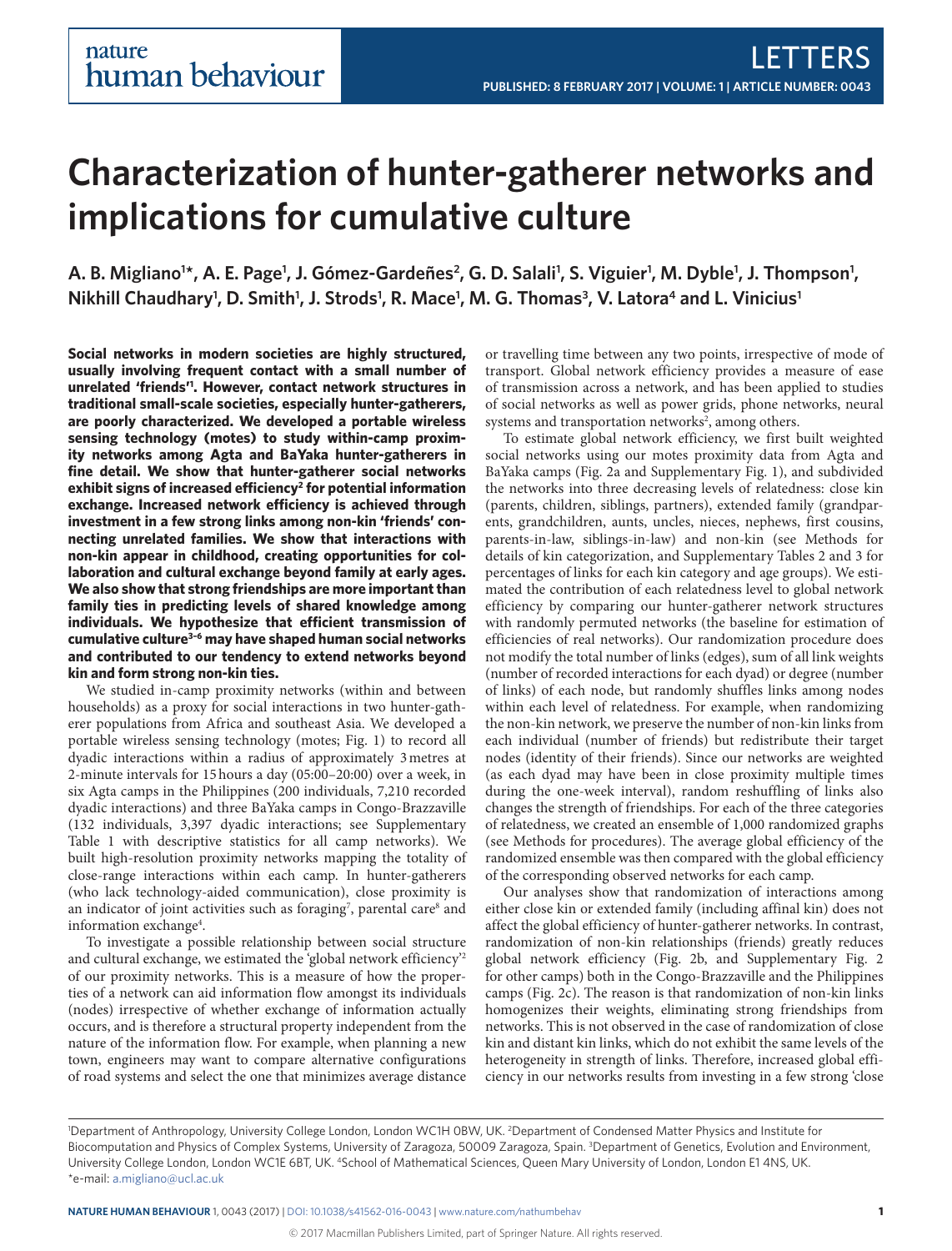# **NATURE HUMAN BEHAVIOUR**



**Figure 1 | Pictures of motes, and of Agta hunter-gatherers (Philippines) wearing motes in armbands.** Images courtesy of Rodolph Schlaepfer and Sylvain Viguier.

<span id="page-1-0"></span>friends' in addition to an extended net of social acquaintances, or a combination of strong and weak ties<sup>[9](#page-5-6)</sup>. Controlling for household in randomizations does not change the results (Supplementary Fig. 3). In summary, a large number of homogeneous links to all unrelated individuals caused by randomization reduced global network efficiency. In agreement with classic studies of 'small-world networks['10,](#page-5-7) our results show that only a few 'shortcuts' (friendships) connecting closely knit clusters (households consisting mostly of close kin) suffice to significantly reduce the average path length or distance between any two points across the whole network, thus reducing redundancy and the cost of maintaining strong links with a large number of unrelated individuals. Since unrelated individuals often live in different households, they provide a small number of reliable 'shortcuts' between households. Both the Agta and BaYaka

had between one and four unrelated 'close friends' with whom they interact as frequently as with close kin ([Fig. 3\)](#page-2-0). This number is consistent across ages and camps, and with the finding that people in western societies are in close contact with an average of four friends<sup>1</sup>. Friendships have also been shown to be particularly important in unpredictable environments, and as a special case of reciprocal help<sup>11</sup>, which is central to hunter-gatherers<sup>7</sup>. We further demonstrated the importance of friendships to cultural transmission through a mixed-effects logistic regression of levels of shared plant knowledge in a dyad against a series of predictors, using our Congo-Brazzaville dataset<sup>[12](#page-5-9)</sup>. The most important predictor was close friendship, with odds of shared knowledge between close friends of 1.82 (95% CI: 1.32–2.5), 1.48 (1.26–1.74) between mother and offspring, 1.46 (1.2–1.78) between spouses, and 1.31 (1.11– 1.54) between siblings (Supplementary Table 4).

Inequality in link weight distributions is consistently higher among non-kin than among either close kin or extended family members, with Gini coefficients of 0.85, 0.69, 0.72 (Dinipan, Philippines), and 0.92, 0.35 and 0.63 (Ibamba, Congo-Brazzaville) respectively (see Supplementary Table 1 for Gini coefficients in other camps). Heterogeneity in the number of social ties per individual (degree) was previously reported in the Hadz[a13](#page-5-10). We extend this finding to the intensity of social interactions (link strength) and demonstrate that the high heterogeneity in the intensity of non-kin social ties is responsible for the increased efficiency of Agta and BaYaka social networks (see Supplementary Fig. 4 for plots of tie-strength distributions of non-kin, close kin and affinal kin ties for each camp).



<span id="page-1-1"></span>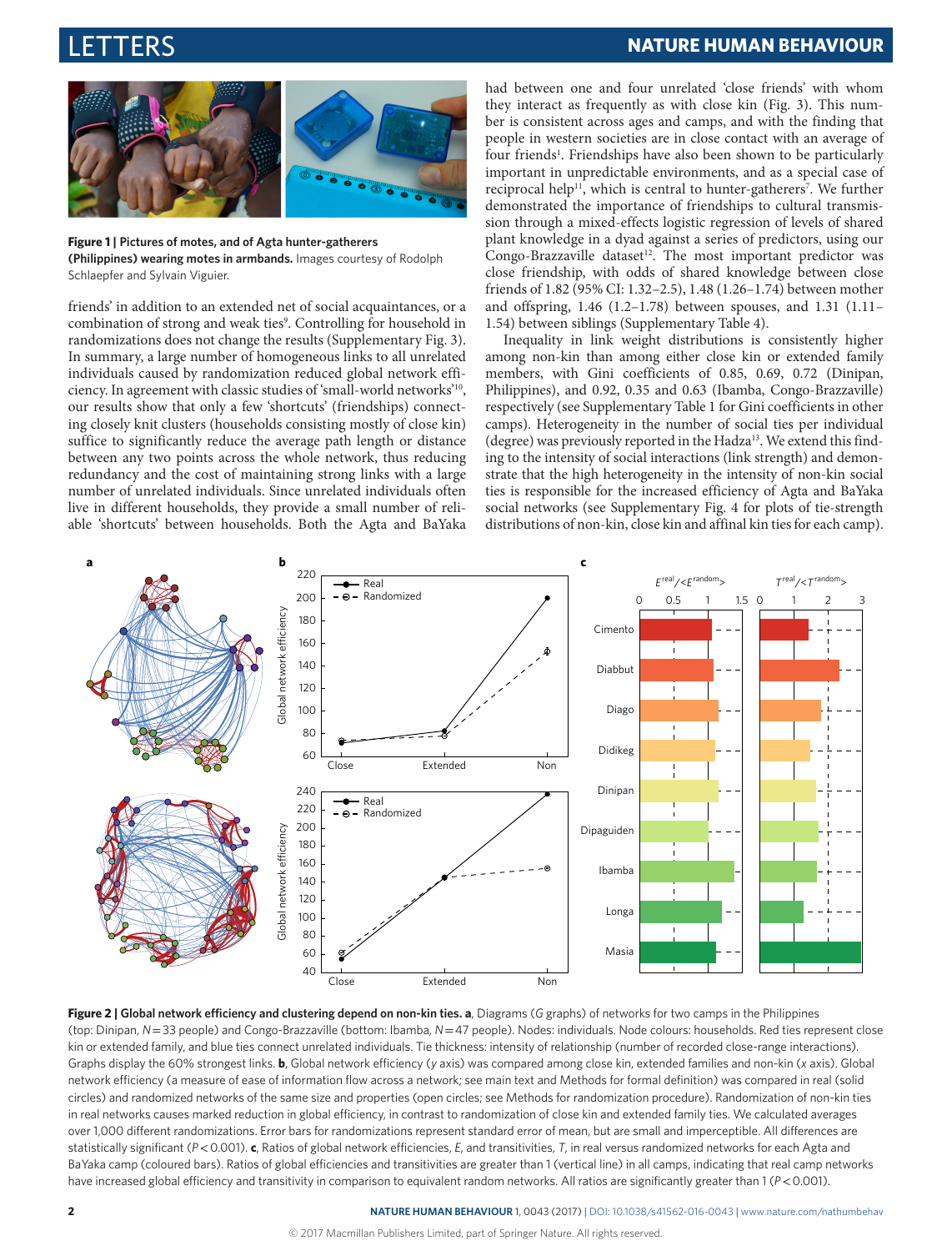# **NATURE HUMAN BEHAVIOUR**



<span id="page-2-0"></span>**Figure 3 | Frequency of close-range interactions with close kin and unrelated individuals.** Top row, Philippines (all camps); bottom row, Congo-Brazzaville (all camps). **a**, Children (2–12 years). **b**, Teenagers (13–17 years). **c**, Reproductive adults (18–45 years). **d**, Post-reproductive adults (46 years or over). Red bars: from left to right, proportion of interactions with mother, father and siblings (M, F, S; **a** and **b**); or sons, daughters and siblings (So, D, S; **c** and **d**). Blue bars: proportion of interactions with unrelated individuals ranked from left to right by frequency of interactions, up to the 10th strongest relationship. Spouses and affines were excluded. Shaded area represents the range of frequency of interactions with close kin. In all plots, error bars represent plus and minus one standard deviation. In both camps and across all age groups, people interact with one to four unrelated individuals as closely as with their close kin.

Non-kin interactions also keep transitivity (a measure of the local efficiency or clustering in networks<sup>[2](#page-5-1)</sup>) consistently higher in Agta and BaYaka networks than in equivalent randomized networks [\(Fig. 2c;](#page-1-1) see Supplementary Fig. 5 for transitivity in other camps, and Methods for details of calculations), in agreement with previous studies of Hadza hunter-gatherers<sup>13</sup>. The combination of high global and local network efficiencies in both Congo-Brazzaville and the Philippines is a characteristic of 'small-world networks' that allows efficient information flow and has been argued to promote creativity<sup>14</sup>.

We also found evidence that 'friendships' are formed early in childhood in both populations. Among the Agta, 27% of interactions of children aged 3 to 7 years occurred with non-kin [\(Fig. 4a](#page-3-0)), compared with 32% of interactions with siblings, 13% with mothers, and less than 1% with their grandmothers. Among the BaYaka, 30% of interactions of children aged 2 to 7 were with non-kin ([Fig. 4b](#page-3-0)), 30% with siblings, 17% with mothers, and 5% with grandmothers. Between ages 8 and 12, interactions with non-kin increased to 39% in the Agta and 35% in the BaYaka. Non-kin interactions among children aged between 2 and 12 years were age-assortative (Philippines: *β*=26.6, *P*<0.001, 95% CI: 14.6–38.67; Congo-Brazzaville: *β*=29.3, *P*<0.001, 95% CI: 18.7–38.8; see Methods).

The origin of links with non-kin in early childhood has important implications for our understanding of human life history. We argue that our delayed maturation may aid social learning through cultural diffusion in play groups<sup>15</sup>, where children are frequently looked after by older children and learn through playing and

imitation of role models<sup>16</sup> (see Supplementary Video 1). In Agta and BaYaka play groups, children also establish their first friendships, which may have important consequences in adult life. We show that, across age groups, people have at any given time a few 'close friends', and this is likely to be one of the conditions for the high between-camp mobility that characterizes hunter-gatherers<sup>17</sup>, who encounter around 10 times as many individuals over a lifetime than chimpanzees<sup>18,19</sup>. We observed that hunter-gatherer households tend to be highly mobile and unrelated to each other<sup>20,[21](#page-5-18)</sup>, moving between camps on average every 22.8days in Congo-Brazzaville and 12.5 days in the Philippines<sup>17</sup>. It should be noted that our analyses of network efficiency focused on within-camp relationships, while between-group structuring was shown to affect cultural innovation at least in an experimental setting<sup>22</sup>. The new motes technology could therefore be extended to studies of between-band interactions and performed in parallel with direct measures of cultural transmission in the same networks<sup>23</sup>.

The observed higher network efficiency of Agta and BaYaka social networks can also impose trade-offs. Friendship choices among urban contemporary Americans, for instance, have been shown to affect not only information exchange but also the spread of diseases<sup>24</sup>. Such trade-offs may be particularly problematic among hunter-gatherers whose population sizes and local genetic diversity are typically low. However, real-world networks are known to be dynamic and adapt to the infection risk status of particular nodes by breaking ties and temporarily reducing transmission efficiency<sup>25</sup>.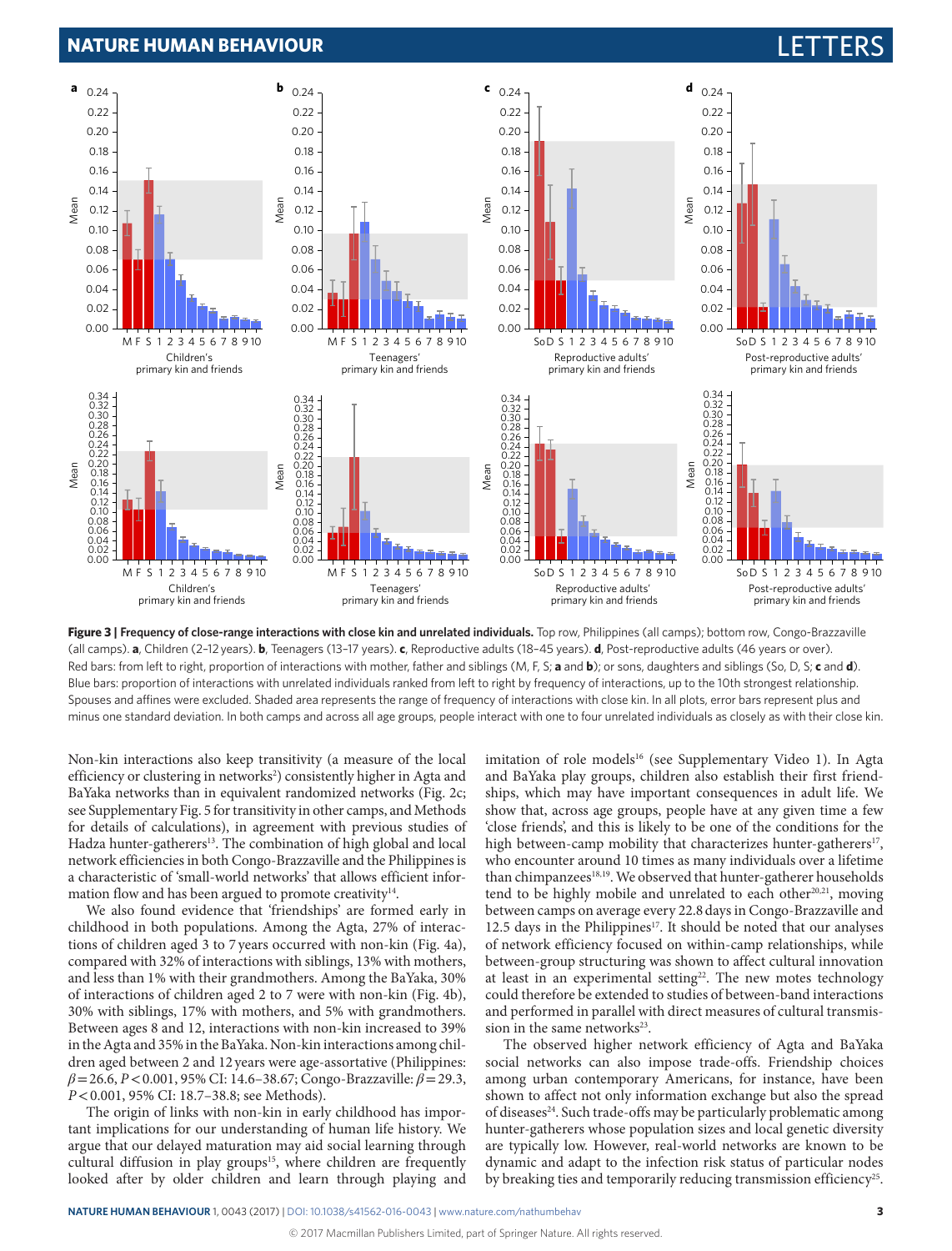# Age (years) Proportion 0.0  $0.2$ 0.4 0.6 0.8 1.0 0 to 2 3 to 7 8 to 12 13 to 18 19 to 45 46+ Non-kin<br>Affines Affines<br>Distant kin Grandchildren Grandfathers Grandmothers Offspring<br>Spouse Siblings<br>Father Mother **b a** Age (years) Proportion  $0.0$ 0.2 0.4 0.6 0.8 1.0 0 to 2 3 to 7 8 to 12 13 to 18 19 to 45 46+ Non-kin Affines<br>Distant kin Grandchildren Grandfathers **Grandmothers** Offspring Spouse<br>Siblings<br>Father Mother BaYaka Agta

### <span id="page-3-0"></span>**Figure 4 | Proportion of interactions by age group and relatedness**

**category.** Colours represent relatedness categories (close kin: mother, father, siblings, spouse, offspring; extended family: grandparents, grandchildren, aunts, uncles, nieces, nephews, first cousins, parents-in-law, siblings-in-law; non-kin: all other individuals). **a**, Philippines, all camps. **b**, Congo, all camps. From an early age, weaned children (aged 2-7 years) exhibit a high frequency of interactions with unrelated individuals in play groups (see main text).

For example, we observed a rewiring of proximity networks in one Agta camp, which broke down into two units during a measles outbreak. In addition, although our analyses focused on network efficiency and its potential impact on information flow, other aspects of hunter-gatherer social networks may be shaped by other demands. For example, affinal kinship links may play a potential role in coop-eration, coalition formation and marriage rules<sup>[26](#page-5-27)[,27](#page-5-28)</sup>, and sex assorta-tivity in offspring care, foraging and access to resources<sup>7[,28](#page-5-23)</sup>.

We propose that high global efficiency of social networks is important to multiple aspects of human cumulative culture, including the spread of social norms<sup>17</sup> and diffusion of technological innovations<sup>22</sup>, among others. Efficient hunter-gatherer networks depend on the existence of a few close friends linking households and enabling the flow of information among them. The role of friendship ties in promoting cumulative culture in hunter-gatherers is further supported by the fact that close friends have increased shared plant knowledge as compared with spouses, siblings and parent–offspring dyads in our Congo-Brazzaville dataset. 'Small-world' properties (such as the combination of high global and local efficiency) and the tendency to share and exchange information with unrelated individuals are features previously identified in online communities<sup>29</sup> and even the World-Wide Web<sup>[1](#page-5-0),[2](#page-5-1),30</sup>. We have presented evidence that

# **NATURE HUMAN BEHAVIOUR**

those properties are also found in two hunter-gatherer populations. Details of the evolutionary links among network structures, strong friendships and cumulative culture require further investigation. However, the evidence presented in our study suggests an explanation for why people are keen to socialize, cooperate and exchange information with unknown individuals, from isolated tribes seeking contact<sup>[28](#page-5-23)</sup> to global-scale social networks on the World-Wide Web.

### **Methods**

**Experimental design.** *Samples.* We studied two populations of hunter-gatherers: Agta (Philippines) and Mbedjele BaYaka pygmies (Congo-Brazzaville). Research started in 2011, and proximity data from motes were collected between March and September 2014.

*Agta.* Agta hunter-gatherers subsist on terrestrial, river and coastal marine resources. They live in northeast Luzon within the Northern Sierra Madre Natural Park, Municipality of Palanan, Isabela, and speak Agta Paranan (an Austronesian language). Population is estimated to be 1,000 individuals in Palanan<sup>31</sup>. We studied 200 individuals of all ages from six camps. They live in small bands of size  $49 \pm 22$  people (mean  $\pm 1$  s.d.). Some camps have semi-permanent houses, while in others, households move more regularly between camps. Across camps, 80.4% of food is produced by foraging (fishing, hunting and gathering) and the remaining by cultivation. The Agta trade some fish and vegetables for rice and occasionally engage in cash labour (between 0% and 12% of their time, depending on camp). Rice is consumed in 44% of meals, but there is significant variation across households (from 12.5% to 75%). Therefore, activity and production patterns still reflect a foraging lifestyle, while dietary composition depends on the fraction of rice traded by households<sup>[32,](#page-5-25)33</sup>.

*Mbendjele BaYaka*. The Mbendjele (a Bantu language) are a subgroup of the BaYaka pygmy hunter-gatherers. BaYaka subsistence includes hunting, trapping, fishing, gathering and honey collecting. They span across Congo-Brazzaville (Republic of the Congo) and Central African Republic forests, where their population is around 30,000. Our study population lives in Sangha and Likuoala. We studied 132 Mbendjele of all ages from three camps (with 10–60 individuals; mean  $44 \pm 24$ ). Nuclear families live in langos (multi-family camps consisting of 'fumas' or huts). Some live near mud roads opened by logging companies and move between camps depending on food resources, trading some meat and forest products for farmer products and occasionally engaging in cash labour.

*Portable wireless sensing technology (motes). Motes*. Recent progress in embedded electronics has led to compact (50 mm  $\times$  35 mm  $\times$  15 mm with casing) and affordable wearable devices with sensors. For this study, we selected devices supporting TinyOS, an operating system developed at the University of California, Berkeley. Our device ([Fig. 1](#page-1-0)) is a customized UCMote Mini with main processor, wireless communication module, memory storage unit and a four-week battery (software-optimized for low energy consumption). We deployed 200 motes in the Philippines and 200 in Congo-Brazzaville.

*Software*. We wrote the embedded software in *C* and *nesC* following an iterative process to optimize parameters (frequency of beacons, strength of wireless communications and length of sleep phases). Each device sends beacons every 2minutes, receiving beacons from other devices within a 3-m range and storing them in long-term memory. At the end of the experiment, device memories were downloaded via a PC side application written in JAVA.

*Range and calibration.* Radio links were adjusted to allow recording of other radio signals within 3m. A specific radio transmission technique (low-power listening) was used to reduce battery usage. We calibrated radio links by testing devices on a range of situations and environments, in the United Kingdom and in the field.

*Mote utilization*. After being waterproofed with plastic wrap, motes were sealed into wristbands or armbands (for babies). We studied one camp at a time in the Philippines and Congo-Brazzaville. After explaining methods and discussing data anonymity through presentations and posters in local languages, we supplied a mote to each participant who had agreed to participate and signed the informed consent form. Each mote received an ID number and coloured string. Individuals wore motes uninterruptedly from 4 to 9days, depending on the camp, but only data collected between 05:00 and 20:00 were analysed. Individuals arriving at camp during the experiment were given a mote and an entry time; those leaving camp before the end of the experiment had their exit time recorded. A small compensation (thermal bottle or cooking utensils) was given to each participant at the end. We regularly checked for armband swaps. Mote numbers were also checked on return, alterations recorded and adjustments made prior to data processing.

*Ethical approval.* Research project and fieldwork were approved by the UCL Ethics Committee in 2011 for the period between 2011 and 2016 (code 3086/003, Leverhulme Trust grant RP2011-R-045, 2011–2016) and carried out after informed consent was obtained from all participants. To establish a fair process of understanding within the communities, we presented posters with pictures and drawings explaining the purpose of our research project. Subsequently, procedures and the technology (motes) were described to the whole community in multiple presentations. Later, we obtained consent from tribal elders, and then from each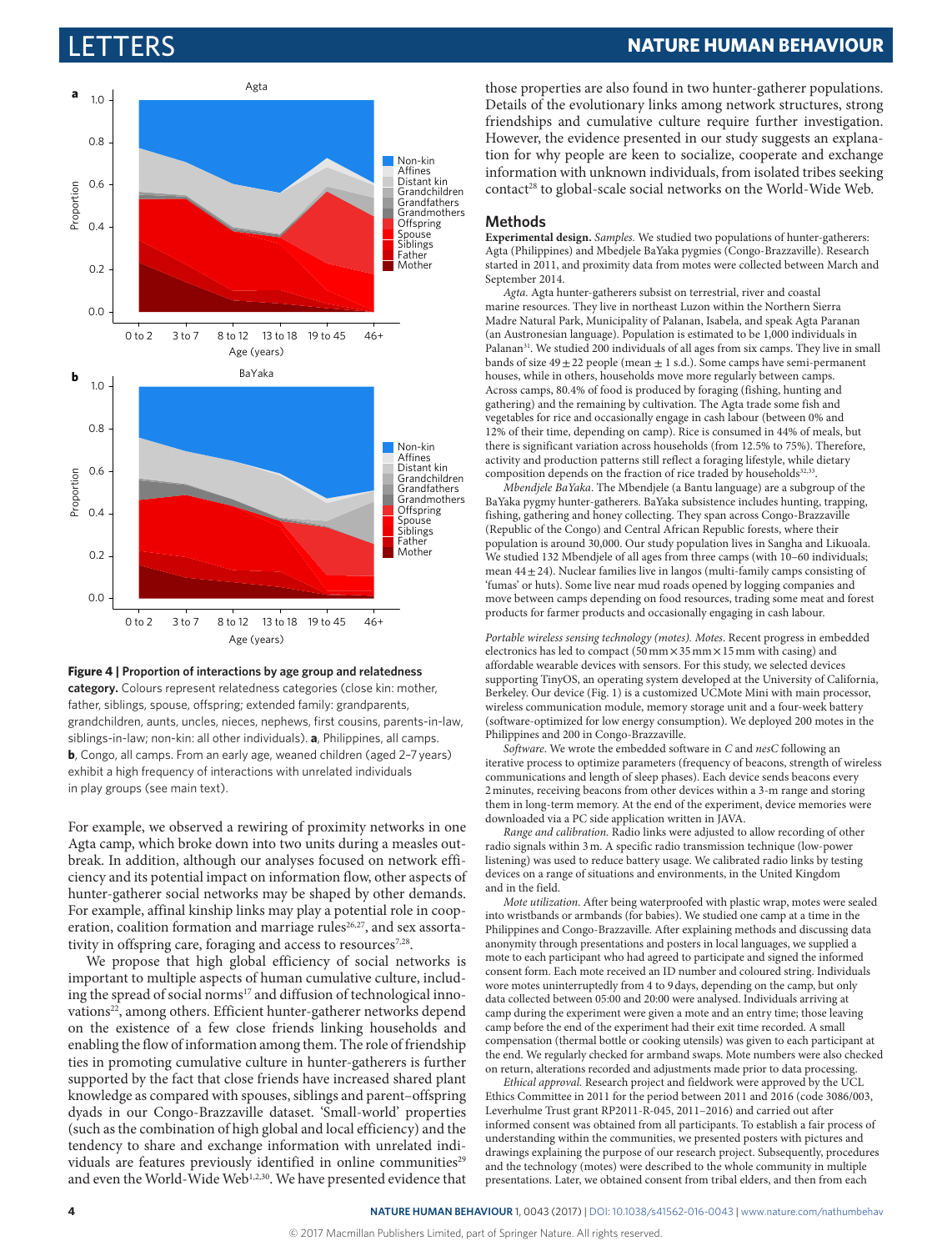# **NATURE HUMAN BEHAVIOUR**

individual; parents gave consents for their children. Only two to three individuals from each camp preferred not to participate in the study and were excluded.

*Data recovery.* Raw data were run through a stringent data-processing system in *Python* to leverage the filtering power of MySQL databases and prevent data corruption. Following basic checks, data were matched to ID numbers (preserving anonymity) and to start–stop times of each mote. We then created a matrix containing the number of recorded beacons for all possible dyads (that is, frequency of close-range interactions) in each camp. A proportional correction was made for late entries or early exits.

*Mote validation (focal follows)*. To validate our methodology, we compared motes and observational data from eight children aged between 3 and 5 years. We conducted 'focal follows' for a total of 9hours over three non-consecutive days, observing all individuals present within 3 m of each child every 30 seconds<sup>34</sup>. This produced 1,080 observational points per child over 3days (one every 30 seconds), compared with an average of 3,150 emitted motes points over one week (one every 2minutes). However, since multiple ties are captured with each observation or mote recording, there are on average 3,850 mote points compared with 3,080 observational points per child.

To compare mote and focal follows data, we produced average proportions of time spent by children with specific kin categories. Differences between averages were minimal, as well as the distribution of observations with specific kin types. Motes recorded an average of 34% of time spent with mothers, 11% with fathers, 24% with siblings and 6%, 7% and 23% for grandparents, other kin (0.125 $\leq$ r $\leq$ 0.25) and non-kin (*r*<0.125), respectively. Focal follows recorded 37% of time spent with mothers, 19% with fathers, 24% with siblings and 2%, 7% and 24% of time with grandparents, other kin and non-kin, respectively. Small differences are probably caused by motes covering a full week and focal follows only 9hours. The total proportions do not add up to 100% as multiple people can be found simultaneously within the 3-m range. Overall, this demonstrates that mote data accurately represent proximity patterns.

*Mote validation (camp scans).* We also ran camp scans four times a day for a week in some camps. In the Philippines, people were found together 'resting in silence' (activity categories 'resting together' plus 'sleeping close to each other during the day') only 5.6% of the time. The most frequent activity categories were 'chatting' (25.7%), playing together (16%), looking after children together (11.5%), and cooperating in food-related activities such as hunting, gathering, food processing, cooking and eating (17.4%); together, these represent 70% of activities done in close proximity. The remaining 24.4% also refer to social interactions and joint activities (building houses, fixing tools, washing clothes, tending fire, trading, logging, participating in religious ceremonies). Therefore people in close proximity are generally involved in social interactions and joint activities.

*Genealogical data and kin definition.* We collected genealogies over three generations for all individuals, and built relatedness matrices based on kin categories (mother, father, sons, daughters, spouse, brothers, sisters, uncles, aunts, nieces, nephews, cousins, grandparents, grandchildren, parents-in-law, childrenin-law, brother/sister-in law, other kin, other affines, and unrelated individuals). We defined 'primary kin' as parents, children, siblings and partners. 'Extended family' included distant kin (grandparents, grandchildren, aunts, uncles, nieces, nephews, first cousins, parents-in-law, siblings-in-law). 'Unrelated individuals' are all other individuals, also including more remotely related individuals (such as the ego's wife's brother's wife's sister) eligible for marriage in these populations, and therefore better interpreted as friends than extended family members.

**Statistical analyses.** *Multi-level modelling of age assortativity*. We tested for age assortativity in dyadic interactions using a mixed-effects linear regression. The number of recorded interactions for a dyad was the response variable. To control for pseudoreplication, we defined dyad, ego ID and camp as hierarchically structured random effects, and 'same age' as a binary (yes/no) fixed effect. Each individual was allocated an age group: infant (under 2 years old); child (2–12 years); teenager (13–18 years); reproductive adults (18–45 years); and post-reproductive adults (46 and over). If both individuals in a dyad were in the same age group, the variable 'same age' was given the value 'yes'.

*Dyadic predictors of shared plant knowledge.* We ran a mixed-effects logistic regression of shared plant knowledge<sup>12</sup> in dyads (binary response; shared = 1, non-shared = 0) on various binary predictors. If a dyad consisted of a father–offspring pair, the predictor 'father' was coded as '1' and otherwise as '0'; the same for predictors 'mother', 'sibling', 'spouse', 'sibling's primary kin', 'sibling's distant kin', and 'close friend'. 'Close friend' was any dyad whose weight (link strength) was higher than the average weight of a close kin dyad in the same camp. Ego ID, 'same camp' and 'same age group' (5-year intervals) were entered as random factors. Our sample consists of dyads for which both data on proximity and plant knowledge were available. A total 824 dyads were analysed, 16 of which were close friends. Each was assessed for shared knowledge 33 times (the number of plants each individual was asked about), totalling a sample of 27,192 regression data points.

**Social network analysis.** We used proximity data to build nine undirected weighted graphs *G* describing the social interaction networks for each of the camps [\(Fig. 2](#page-1-0) and Supplementary Fig. 1). The *N* nodes of each network represent the individuals in the camp, while the undirected link (*i*,*j*) between nodes *i* and *j* indicates the presence of proximity interactions between individual *i* and individual *j*. The weight  $w_{ij}$  of link  $(i, j)$  is the frequency of interaction between two individuals, measured by the number of recorded interactions (beacons) between their motes. The weights ranged from the smallest possible non-zero value of  $w_{ij}$ =238 to  $w_{ij}$ =20,876 beacons. Each graph is described by the *N* × *N* symmetric and weighted adjacency matrix  $W = \{w_{ij}\}\$ , with  $i, j = 1, 2, \ldots, N$ . Entry  $w_{ij}$  is equal to 0 if individuals *i* and *j* had no close-range social contacts, and by definition also when *i*=*j*. For each graph, an unweighted adjacency matrix  $W = \{w_{ij}\}\$ , with *i*,*j*=1, 2,..., *N*, can be defined by setting  $w_{ij} = 1$  if  $w_{ij}$  is different from zero, and  $w_{ij} = 0$  otherwise. The total number of links in the graph is equal to  $K = \frac{1}{2} \sum_{i=1}^{N} \sum_{j=1}^{N} w_{ij}$ . The degree  $k_i$  of a node  $s_i = \sum_{j=1}^{N} w_{ij}$ . Finally, the average node degree is  $\langle k_i \rangle = 2K/N$ .

*Link weight distribution and Gini coefficient.* The heterogeneity in the distribution of weights among the links of a graph can be quantified by the Gini coefficient *g*, an index used in economics and ecology to measure inequalities of a given resource among individuals<sup>35</sup>. It is obtained by comparing the Lorenz curve of a ranked empirical distribution (that is, a curve that shows, for the bottom *x*% of individuals, the cumulative percentage *y*% of the total size) with the line of perfect equality. In our case, we obtain the Lorenz curve by plotting the percentage *y*% of the total weights held by the *x*% of links considered, sorted in increasing value of weights. The Gini coefficient ranges from a minimum value of 0, when all individuals are equal, to a theoretical maximum value of 1 in a population in which every individual except one has a size of zero.

*Calculating network efficiency.* Network global efficiency of graph *G* [\(Fig.](#page-1-0) 2 and Supplementary Fig. 1) was calculated as follows. First, we created weighted networks using the motes data. This means that a dyad observed 100 times in close proximity is connected by a link 100 times stronger than a dyad only observed once in close proximity. Our procedure assumes that a frequent or strong link reflects a 'close' link: that is, the two points are separated by a short distance in the network. We implement this relationship by defining the length of a link as the inverse of its weight. Weighted shortest paths were computed for each couple of nodes in *G*, assuming that the length *lij* of an existing link (*i*,*j*) is equal to the inverse of the weight  $w_{ij}$ , and using standard algorithms to solve the all-shortestpath problem in weighted graphs. The distance  $d_{ij}$  between nodes *i* and *j* is defined as the sum of the link lengths over the shortest path connecting *i* and *j*. The efficiency  $\varepsilon_{ii}$  in the communication from *i* to *j* over the graph is then assumed to be inversely proportional to the shortest path length, that is,  $\varepsilon_{ii} = 1/d_{ii}$ . When there is no path linking *i* to *j* we have  $d_i = +\infty$ , and the efficiency in the communication between *i* and *j* is set equal to 0. The global efficiency of graph *G* is defined as the average of *εij* over all couples of nodes:

$$
E(G) = \frac{1}{N(N-1)} \sum_{\substack{i,j \in G \\ i \neq j}} \varepsilon_{ij} = \frac{1}{N(N-1)} \sum_{\substack{i,j \in G \\ i \neq j}} \frac{1}{d_{ij}}
$$

In the case of unweighted graphs, global efficiency *E* assumes values from 0 to 1, while in weighted graphs the values of *E*(*G*) depend on the typical weights associated to the links. It is therefore very useful to compare the global efficiency of a given weighted network with the global efficiency of a randomized version of the network.

*Network randomization.* We constructed randomizations for each of the nine undirected weighted graphs *G* describing a proximity network. The aim is to randomize each graph by maintaining some of its original properties, such as the total number of links, the sum of all the weights, and the degree of each node, and then randomizing such links and nodes at each level of relatedness. To that purpose, we divided the ties into close kin, extended family and finally non-kin. Then, for each camp, we considered first a network with only close-kin links, and we compared it with its randomized versions. The randomization procedure consists in the following two stages.

Stage A: changing the adjacency matrix of close-kin ties.

- 1. Take a node *i* and a close-kin node *j*.
- 2. Choose with uniform probability a node *l* in a close-kin relation with node *i* (excluding node *j*), and a node *m* in a close-kin relation with node *l*.
- 3. If there are no links already between node *i* and node *m*, or between node *j* and node *l*, and if nodes *i* and *m* are close kin, and nodes *j* and *l* are also close kin, swap the two links by connecting node *i* to node *m*, and node *j* to node *l*.
- 4. If any of the conditions in point 3 are not verified, repeat the search with another couple of nodes *l* and *m*, up to *M* times. If after *M* times the conditions have not been fulfilled, the link between node *i* and node *j* is left unaltered.